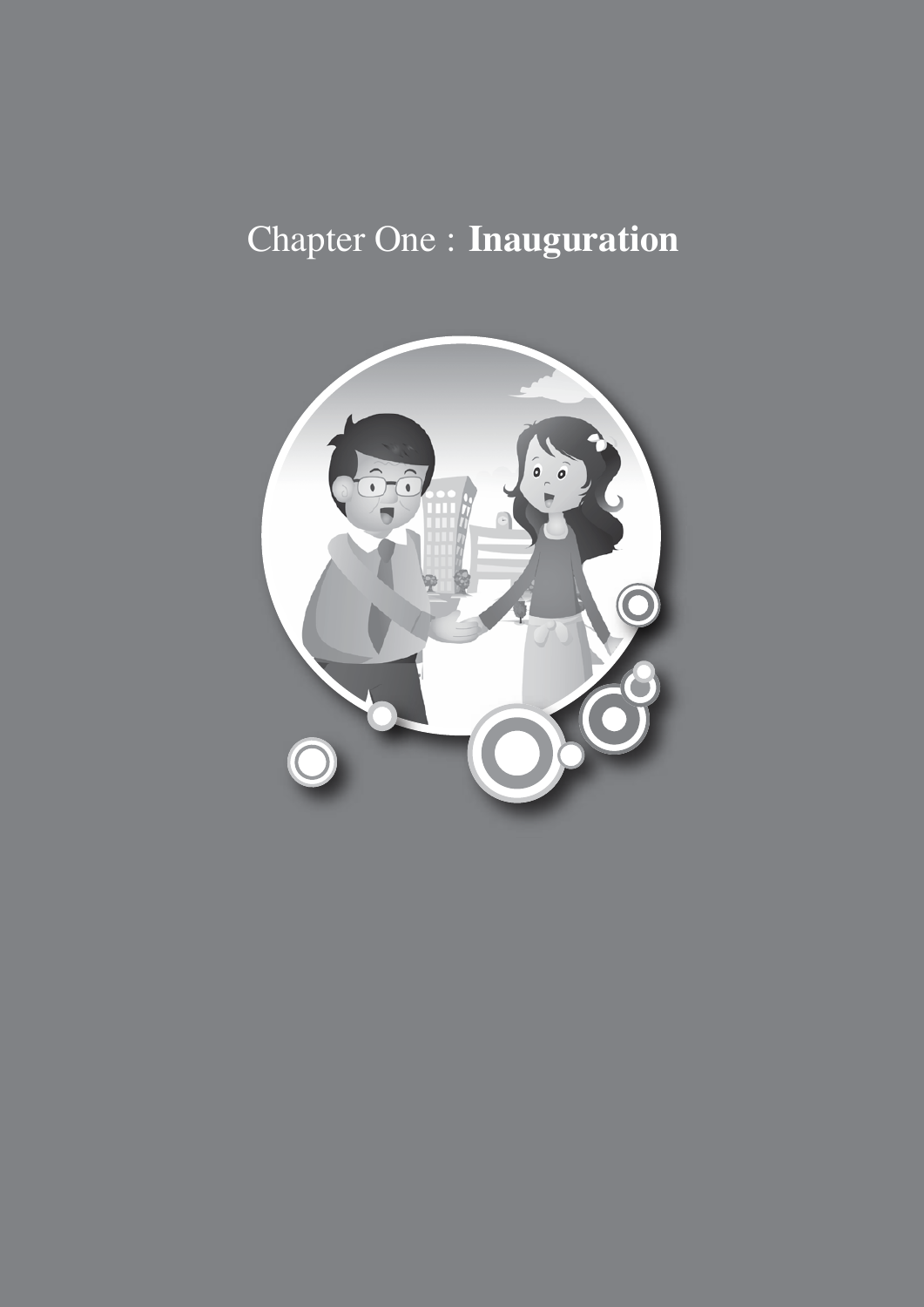## **Chapter One Inauguration**

## **1.1 Aims and Functions of a Parent-Teacher Association**

- To promote connections and communications between parents and school and to establish a partnership between them
- To promote the development in academic performance and the physical and mental health of children through close home-school co-operation
- To develop the potential of parents and to strengthen their relationship with their children through planning and conducting a variety of developmental and recreational activities
- To help parents to better understand their children's needs and to arouse their interest and involvement in youth policy through parent education
- To provide a channel for both parents and the school to exchange opinions concerning school policies for promoting the development of the school
- To elect parent managers to the Incorporated Management Committee to work together with the other school managers in the management of the school

## **1.2 Preparation**

## **Roles of the School**

- The school should identify parents who are interested in school business and educational issues and invite them to become members of the "Preparatory Committee for the establishment of a Parent-Teacher Association" (Preparatory Committee).
- 2 to 3 parents from each class level are to be invited to the Preparatory Committee.
- At least 3 to 4 experienced teachers are to be appointed to actively assist in the preparation work.
- The school is responsible for convening the first meeting of the Preparatory Committee so that committee members can acquaint themselves with one another.
- The chairperson of the Preparatory Committee is to be elected in the first meeting of the Preparatory Committee so as to launch the preparation work formally.

## **The Work of the Preparatory Committee**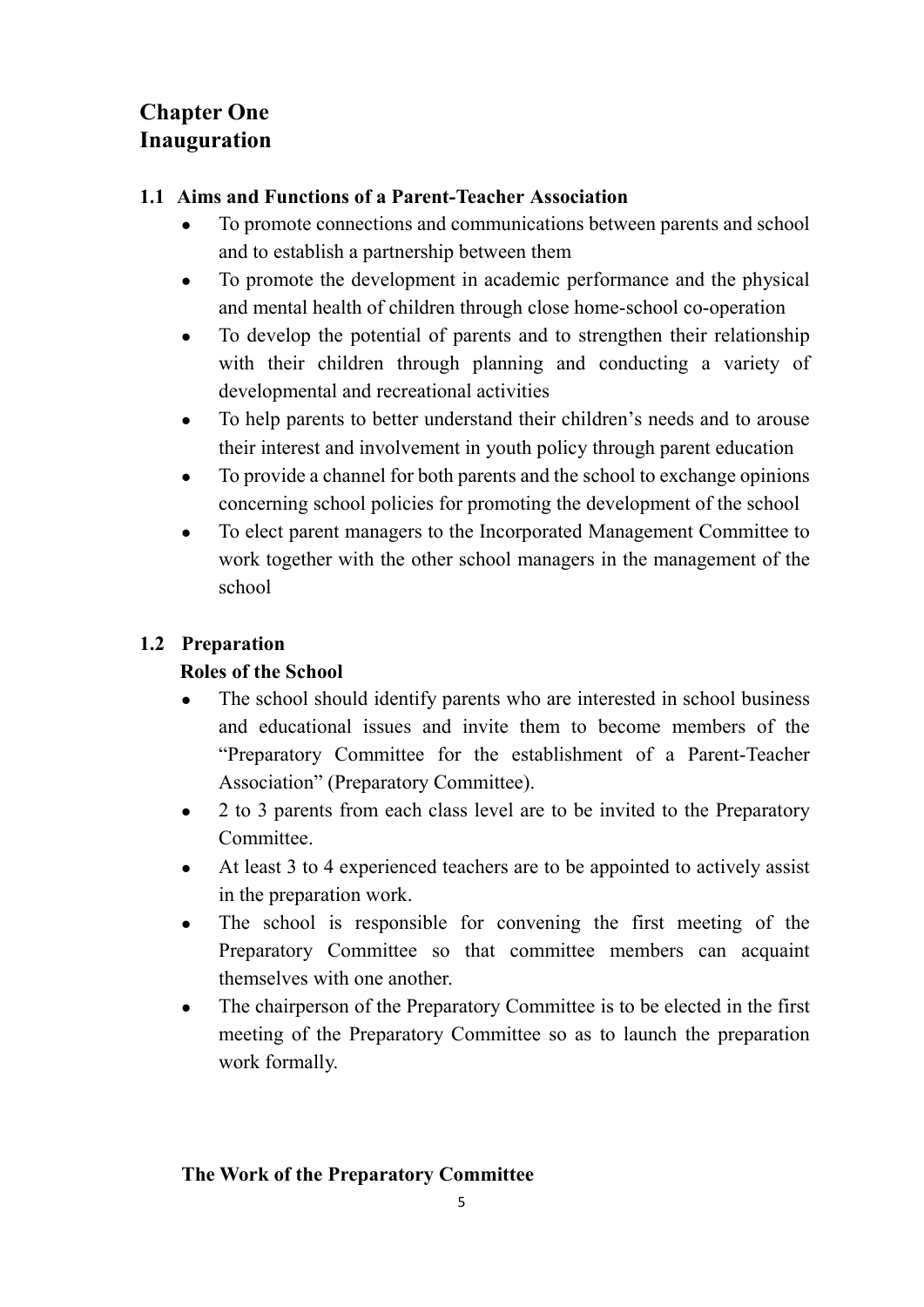- The school can take the lead in drafting a "Working Schedule" to facilitate members of the Preparatory Committee to reserve time for attending meetings.
- To make the drafting of the constitution easier, it is advisable for the school to draw reference from the constitutions of other schools.
- For details on the drafting of constitution, please refer to paragraph 1.5 below.

## **1.3 Executive Committee Members of the Parent-Teacher Association and a Summary of their Duties**

- Parents with children still studying at the school may stand for election as executive committee members of the Parent-Teacher Association.
- The school should assign a sufficient number of teachers who are enthusiastic in home-school affairs to take part in the actual work of the Parent-Teacher Association.
- The Principal/Vice-Principal(s) may act as consultants to monitor the operation of the Parent-Teacher Association.

| <b>Post (Identity)</b> | <b>Number</b> | <b>Duties</b>                | <b>Personal Qualities</b> |
|------------------------|---------------|------------------------------|---------------------------|
|                        |               |                              | <b>Required</b>           |
| Chairman               | 1             | To work out a summary of     | • With leadership and     |
| (Parent)               |               | duties of each executive     | decision-making abilities |
|                        |               | committee member             | • With good communication |
|                        |               | To set up agendas            | skills                    |
|                        |               | To call for meetings         |                           |
|                        |               | To chair meetings            |                           |
|                        |               | To establish and guide the   |                           |
|                        |               | direction of the Parent-     |                           |
|                        |               | <b>Teacher Association</b>   |                           |
|                        |               | To monitor the progress of   |                           |
|                        |               | the execution of resolutions |                           |
|                        |               | made                         |                           |
|                        |               | To act as a bridge between   |                           |
|                        |               | parents and school for       |                           |
|                        |               | enhancing communication      |                           |
| Vice-Chairman          |               | To chair meetings when the   | • With leadership and     |
| (Parent)               |               | Chairman is absent           | decision-making abilities |

Duties of Executive Committee Members of Parent-Teacher Association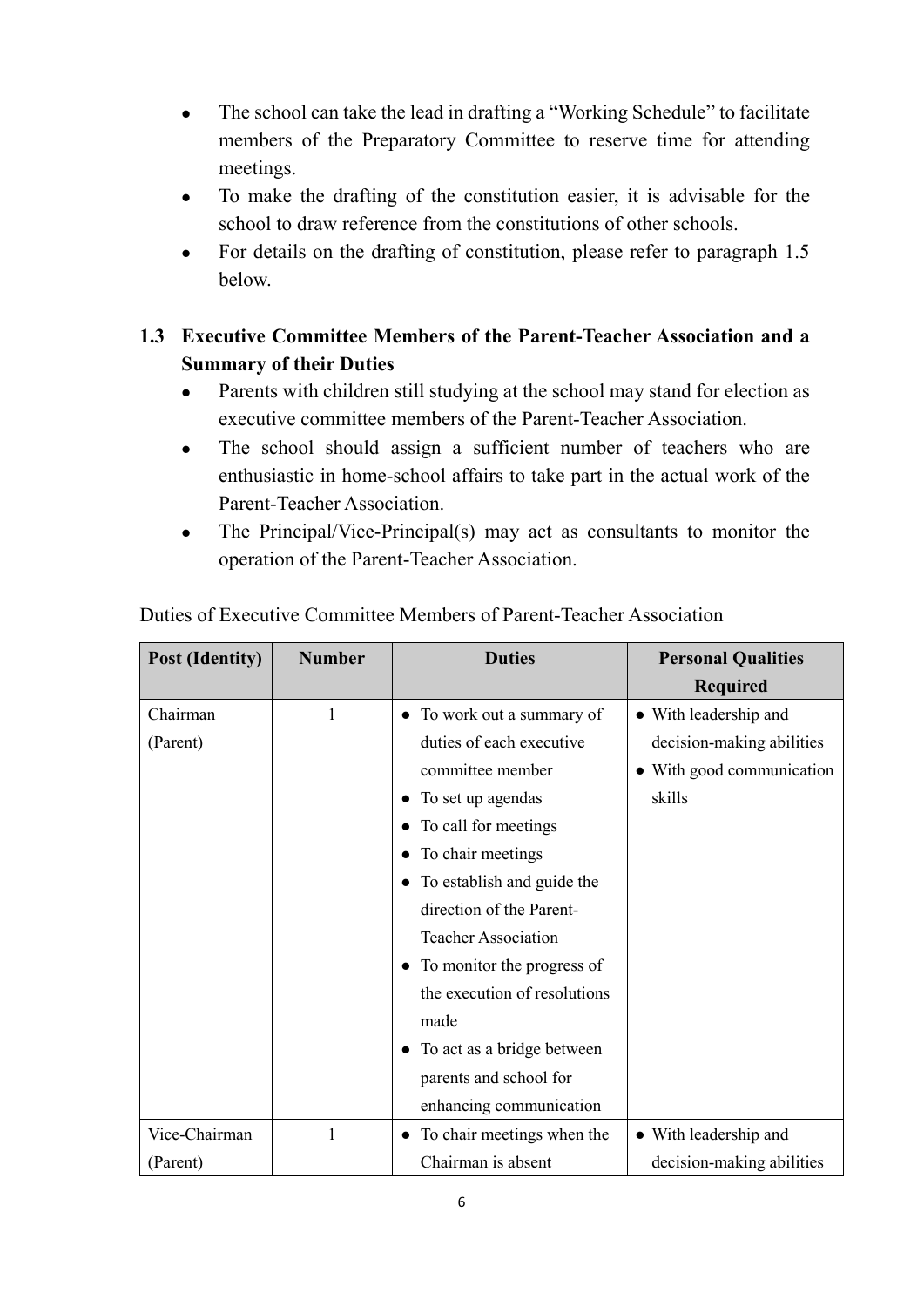| <b>Post (Identity)</b> | <b>Number</b>   | <b>Duties</b>                        | <b>Personal Qualities</b>        |
|------------------------|-----------------|--------------------------------------|----------------------------------|
|                        |                 |                                      | <b>Required</b>                  |
|                        |                 | To assist the Chairman to            | • With good communication        |
|                        |                 | follow through the                   | skills                           |
|                        |                 | resolutions made                     |                                  |
| Treasurer              | $\mathbf{1}$    | To handle financial matters          | • Proficient in numeracy         |
| (Parent)               |                 | To report the financial<br>$\bullet$ | and management of                |
| (Teacher)*             | 1               | situation to the Committee           | accounts                         |
|                        |                 | and the members regularly            | • Well-organized                 |
|                        |                 | To compile budgets and               |                                  |
|                        |                 | financial reports                    |                                  |
| Secretary              | 1               | To assist the Chairman to            | • Meticulous                     |
| (Parent)               |                 | draft and send agendas               | • With good writing and          |
| (Teacher)*             | 1               | To draft meeting minutes             | expression skills                |
|                        |                 | To handle internal and               | Well-organized                   |
|                        |                 | external secretarial work            |                                  |
| Recreation &           | 1 (senior form) | To assist in promoting<br>$\bullet$  | Active and outgoing              |
| Welfare                | 1 (junior form) | educational and recreational         | Good at keeping pace             |
| (Parents)              |                 | activities                           | with the trends of the           |
|                        |                 | To pay attention to the              | community and use of             |
|                        |                 | welfare of members                   | community resources              |
| Liaison                | 1 (senior form) | To establish and expand<br>$\bullet$ | Active and outgoing<br>$\bullet$ |
| (Parents)              | 1 (junior form) | parental networks                    | Good at communication,           |
| (Teachers)*            |                 | To liaise with members for           | and able to act as "Parent       |
|                        |                 | participation in relevant            | Ambassadors" for the             |
|                        |                 | meetings and activities              | Parent-Teacher                   |
|                        |                 | To design activities of              | Association                      |
|                        |                 | publicity and promotional            |                                  |
|                        |                 | events of the Parent-Teacher         |                                  |
|                        |                 | Association                          |                                  |
|                        |                 | To arrange publication of            |                                  |
|                        |                 | newsletter for parents               |                                  |
| Auditor                | 1               | To audit the accounts of the         | • Proficient in numeracy         |
|                        |                 | Parent-Teacher Association           | and management of                |
|                        |                 |                                      | accounts                         |
|                        |                 |                                      | If the Parent-Teacher            |
|                        |                 |                                      | Association is registered        |
|                        |                 |                                      | under the "Companies             |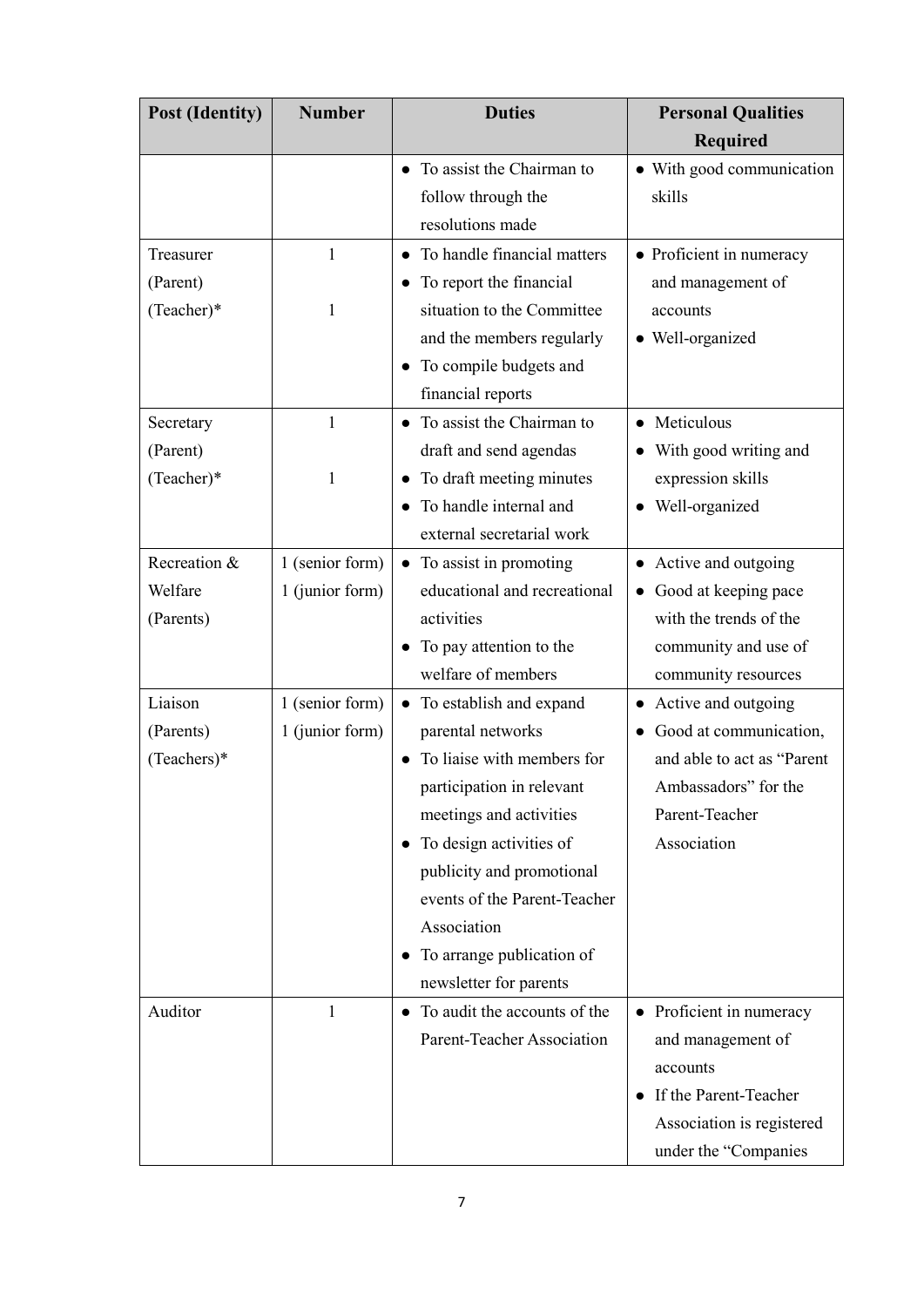| <b>Post (Identity)</b> | <b>Number</b> | <b>Duties</b> | <b>Personal Qualities</b>          |
|------------------------|---------------|---------------|------------------------------------|
|                        |               |               | <b>Required</b>                    |
|                        |               |               | Ordinance", the auditor            |
|                        |               |               | must be a practice unit            |
|                        |               |               | having the meaning given           |
|                        |               |               | by section $2(1)$ of the           |
|                        |               |               | <b>Professional Accountants</b>    |
|                        |               |               | Ordinance (Cap. 50).               |
|                        |               |               | If the Parent-Teacher<br>$\bullet$ |
|                        |               |               | Association is registered          |
|                        |               |               | under the "Societies               |
|                        |               |               | Ordinance", a parent               |
|                        |               |               | interested in auditing can         |
|                        |               |               | be entrusted to be the             |
|                        |               |               | auditor.                           |

\*For teacher representatives from Government schools, their work in the Parent-Teacher Association is regarded as part of their duties as Government school teachers. Therefore, when they discharge their duties in the Parent-Teacher Association, they should abide by the rules and regulations for civil servants as prescribed in the Civil Service Regulations.

| <b>Type</b>  | Fee  | <b>Legal status</b>      | <b>Remarks</b>                          |
|--------------|------|--------------------------|-----------------------------------------|
| Registration | Free | The Parent-Teacher       | • There is no need to appoint a lawyer  |
| under the    |      | Association shall be     | to handle the registration formalities. |
| "Societies   |      | registered under the     | • The registration procedure is simple. |
| Ordinance"   |      | Societies Ordinance      | Hence, the duly completed application   |
|              |      | $(Cap. 151)$ , Laws of   | form, together with all required        |
|              |      | Hong Kong.               | documents, shall be submitted to the    |
|              |      | • It lacks the status of | Societies Office, Hong Kong Police      |
|              |      | a legal person.          | Force, 12/F Arsenal House, Police       |
|              |      | • It is unable to take   | Headquarters, 1 Arsenal Street,         |
|              |      | legal action against     | Wanchai, Hong Kong within one           |
|              |      | others in the name       | month of the formal establishment of    |
|              |      | of the society.          | the Parent-Teacher Association.         |
|              |      | When legal action        | • Application forms are available free  |
|              |      | is taken against the     | of charge from the address mentioned    |
|              |      | Parent-Teacher           | above or by fax at $2200$ 4327.         |

## **1.4 Types of Registration for Parent-Teacher Associations**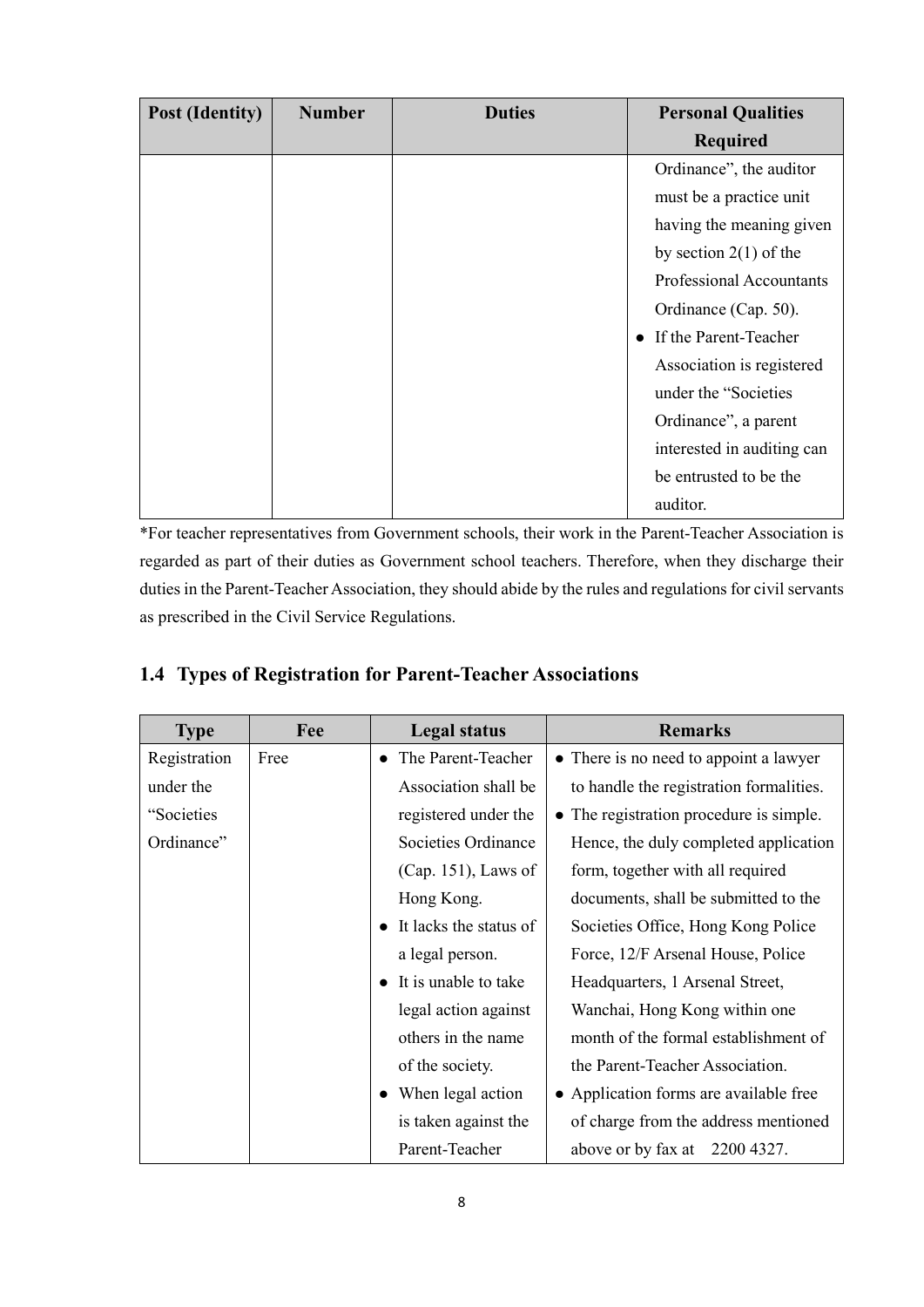| <b>Type</b>  | Fee              | <b>Legal status</b>   | <b>Remarks</b>                                                                  |
|--------------|------------------|-----------------------|---------------------------------------------------------------------------------|
|              |                  | Association, the      | • Completed application forms, together                                         |
|              |                  | principal office      | with photo copies of the identity cards                                         |
|              |                  | bearers will be       | of at least 3 executive committee                                               |
|              |                  | charged               | members and proof of address of the                                             |
|              |                  | individually or       | Parent-Teacher Association, must be                                             |
|              |                  | collectively.         | submitted to the Societies Office,                                              |
|              |                  | According to          | Hong Kong Police Force in person or                                             |
|              |                  | Section $2(2)$ of the | by post for processing.                                                         |
|              |                  | "Societies            | • One can contact the Societies Office,                                         |
|              |                  | Ordinance," the       | Hong Kong Police Force at 2860 7743                                             |
|              |                  | provisions of the     | during office hours for enquiries.                                              |
|              |                  | Ordinance do not      | • An auditor's report by a professional                                         |
|              |                  | apply to any          | auditor is not compulsory. The Parent-                                          |
|              |                  | persons listed in the | Teacher Association can assign a                                                |
|              |                  | Schedule for the      | person with relevant financial                                                  |
|              |                  | registration of a     | knowledge to take up this task.                                                 |
|              |                  | society; this         | • Whether or not annual reports are                                             |
|              |                  | includes companies    | required depends on the provisions of                                           |
|              |                  | registered under the  | the constitution.                                                               |
|              |                  | Companies             | • Registered societies must inform the                                          |
|              |                  | Ordinance (Chapter    | Societies Office, Hong Kong Police                                              |
|              |                  | $622$ ), or an        | Force within one month about any                                                |
|              |                  | organization          | changes in personnel-related matters.                                           |
|              |                  | registered under      | • Website of the Police Licensing                                               |
|              |                  | other ordinances.     | Office (for downloading forms and                                               |
|              |                  |                       | information):                                                                   |
|              |                  |                       | $\frac{http://www.police.gov.hk/ppp en/11}{http://www.police.gov.hk/ppp en/11}$ |
|              |                  |                       | useful info/licences/societies.html                                             |
|              |                  |                       | • Email of the Societies Office:                                                |
|              |                  |                       | societies-office@police.gov.hk                                                  |
| Registration | Lawyer's fees,   | The Parent-Teacher    | For incorporation as a limited                                                  |
| as a limited | Company          | Association shall be  | company                                                                         |
| company      | registration     | registered under the  | • It is suggested that a lawyer be                                              |
|              | fees, first time | Companies             | appointed to guide the registration                                             |
|              | business         | Ordinance (Cap.       | procedure and provide legal advice.                                             |
|              | registration     | 622), Laws of Hong    | • Majority of the non-profit making                                             |
|              | fees, and        | Kong                  | organisations are registered as                                                 |
|              | levies,<br>etc.  |                       | companies limited by guarantee                                                  |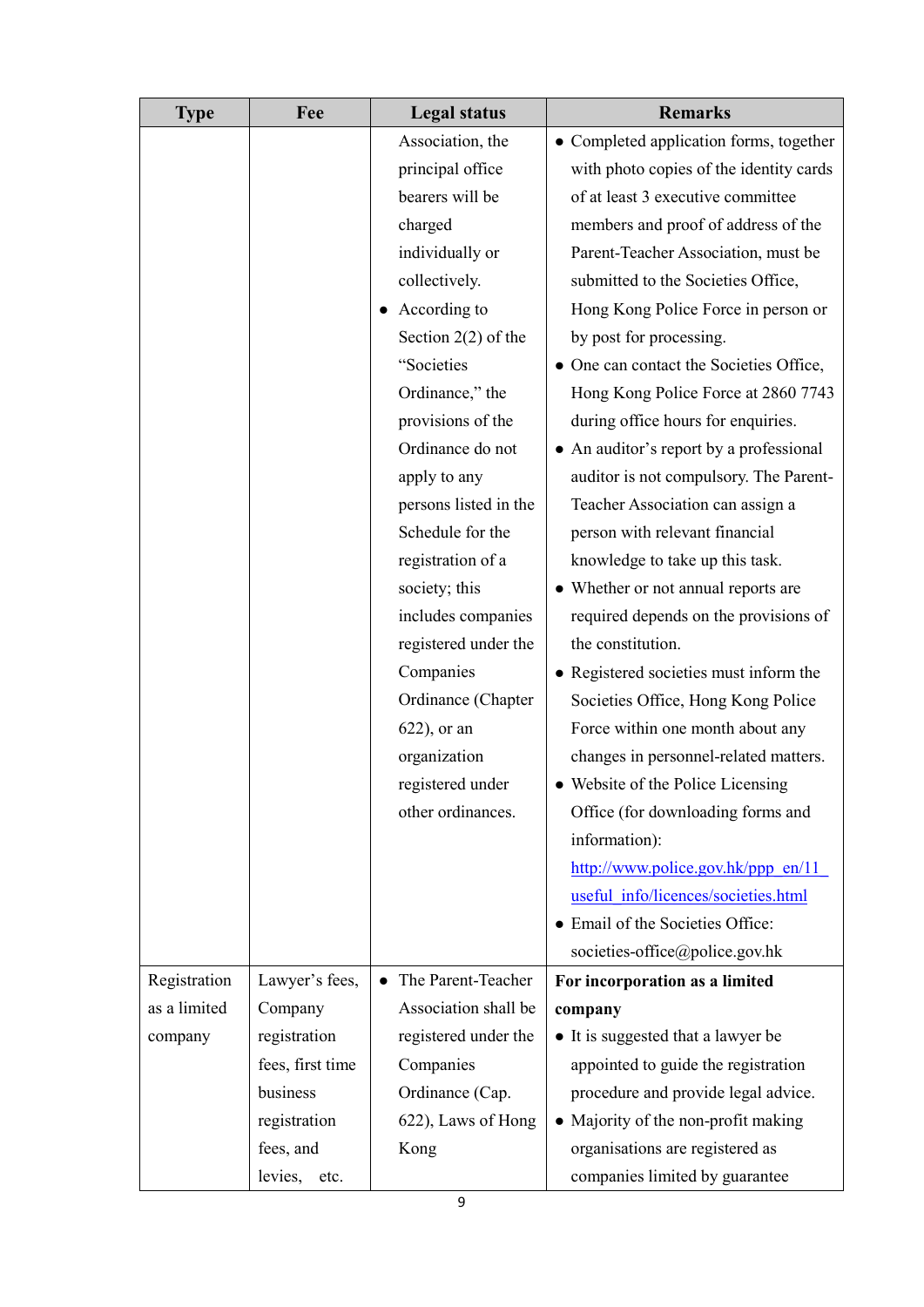| <b>Type</b> | Fee | <b>Legal status</b>             | <b>Remarks</b>                           |
|-------------|-----|---------------------------------|------------------------------------------|
|             |     | It possesses the                | because the liability of members of      |
|             |     | status of a legal               | such a company is limited by the         |
|             |     | person.                         | articles of association to the amount    |
|             |     | It is able to take              | that the members respectively            |
|             |     | legal action against            | undertake to contribute to the assets of |
|             |     | others in the name              | the company in the event of its being    |
|             |     | of the legal person.            | wound up.                                |
|             |     | If legal action is<br>$\bullet$ | Documents required for the               |
|             |     | taken against the               | establishment of a company limited       |
|             |     | company, the                    | by guarantee include:                    |
|             |     | liabilities of the              | - Incorporation Form (Form               |
|             |     | directors concerned             | NNC1G);                                  |
|             |     | are limited to those            | - A copy of the company's Articles       |
|             |     | listed in the                   | of Association; and                      |
|             |     | Companies                       | - A Notice to Business Registration      |
|             |     | Ordinance and the               | Office (IRBR1).                          |
|             |     | Articles of                     | The Form NNC1G can be                    |
|             |     | Association of the              | downloaded from the website of the       |
|             |     | Company.                        | Companies Registry. Model                |
|             |     |                                 | Articles of Association can be found     |
|             |     |                                 | in Schedule 3 to the Companies           |
|             |     |                                 | (Model Articles) Notice (Cap. 622H).     |
|             |     |                                 | Mandatory articles required under        |
|             |     |                                 | sections 81 to 84 of the Companies       |
|             |     |                                 | Ordinance have to be included in the     |
|             |     |                                 | company's Articles.<br>Sample            |
|             |     |                                 | Articles are available for reference at  |
|             |     |                                 | the "Electronic Services > Electronic    |
|             |     |                                 | Services at the e-Registry" section of   |
|             |     |                                 | the Companies Registry's website.        |
|             |     |                                 | Full text of the Companies Ordinance     |
|             |     |                                 | can be read at the website               |
|             |     |                                 | www.elegislation.gov.hk.                 |
|             |     |                                 | • If the Parent-Teacher Association is a |
|             |     |                                 | company limited by guarantee, at least   |
|             |     |                                 | two directors must be appointed in       |
|             |     |                                 | accordance with the requirement          |
|             |     |                                 | under the Companies Ordinance.<br>All    |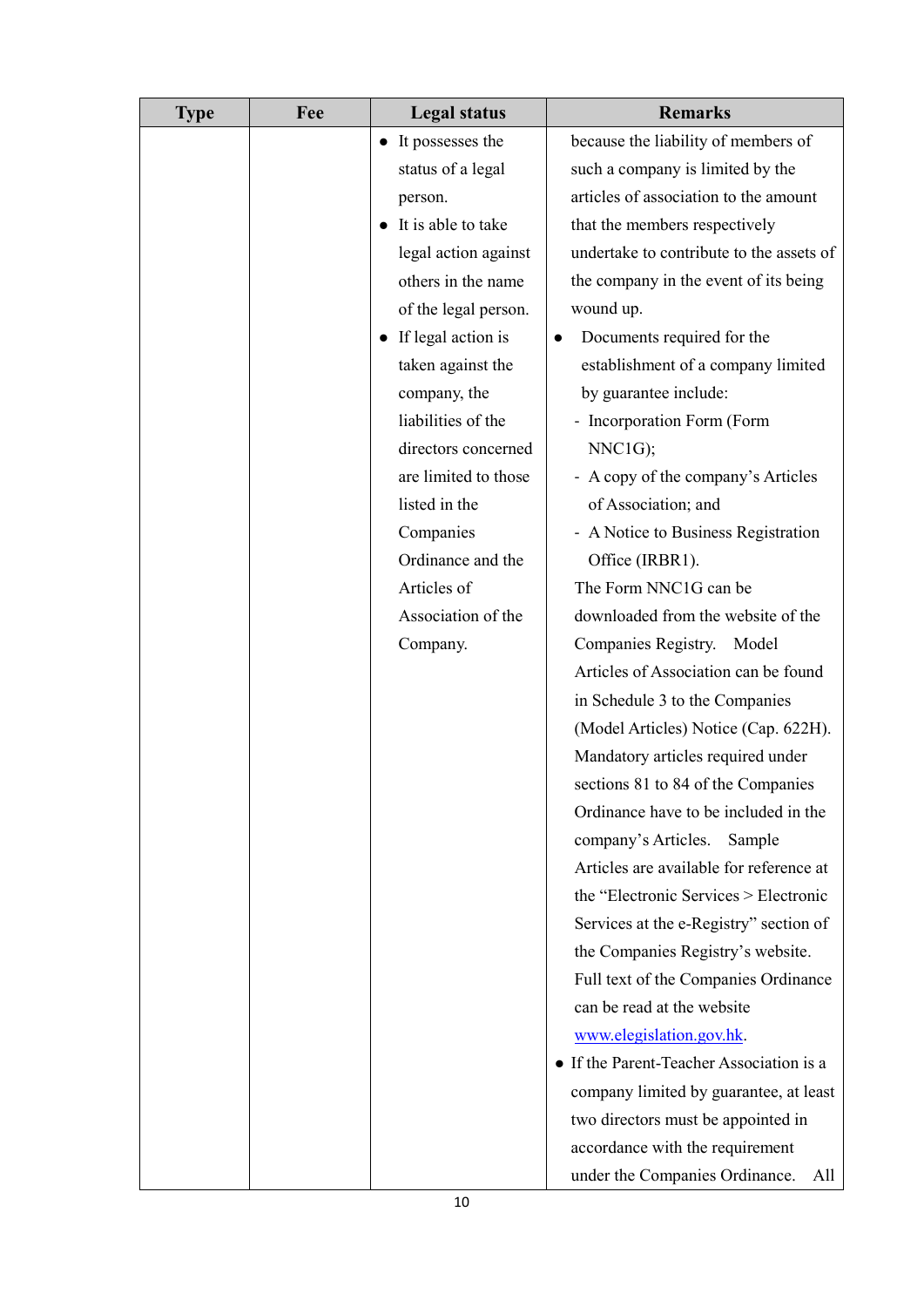| <b>Type</b> | Fee | <b>Legal status</b> | <b>Remarks</b>                             |
|-------------|-----|---------------------|--------------------------------------------|
|             |     |                     | directors of the company must be           |
|             |     |                     | natural persons.                           |
|             |     |                     | (Revised in August 2012)                   |
|             |     |                     |                                            |
|             |     |                     | For ongoing compliance with the            |
|             |     |                     | filing obligations under the               |
|             |     |                     | <b>Companies Ordinance after</b>           |
|             |     |                     | incorporation                              |
|             |     |                     | • According to the provisions of the       |
|             |     |                     | Companies Ordinance, companies             |
|             |     |                     | must deliver statutory returns to the      |
|             |     |                     | Registrar of Companies for                 |
|             |     |                     | registration within prescribed time        |
|             |     |                     | periods (for example: annual return        |
|             |     |                     | together with financial statements,        |
|             |     |                     | specified forms for reporting changes      |
|             |     |                     | in the company particulars such as         |
|             |     |                     | registered office address etc.).           |
|             |     |                     | • If the provisions of the Companies       |
|             |     |                     | Ordinance are not complied with, the       |
|             |     |                     | company and every responsible              |
|             |     |                     | person of the company are liable to        |
|             |     |                     | prosecution and, if convicted, to          |
|             |     |                     | default fines.                             |
|             |     |                     | • Please refer to the following            |
|             |     |                     | pamphlets for details of major             |
|             |     |                     | statutory returns to be delivered under    |
|             |     |                     | the Companies Ordinance:                   |
|             |     |                     | <b>Appendix (1) - "Filing Requirements</b> |
|             |     |                     | of a Local Limited Company after           |
|             |     |                     | Incorporation'                             |
|             |     |                     | <b>Appendix (2)</b> – Annual Return of a   |
|             |     |                     | Local Public Company or Company            |
|             |     |                     | Limited by Guarantee                       |
|             |     |                     | • Companies Registry's Website (for        |
|             |     |                     | downloading forms and information):        |
|             |     |                     | www.cr.gov.hk                              |
|             |     |                     |                                            |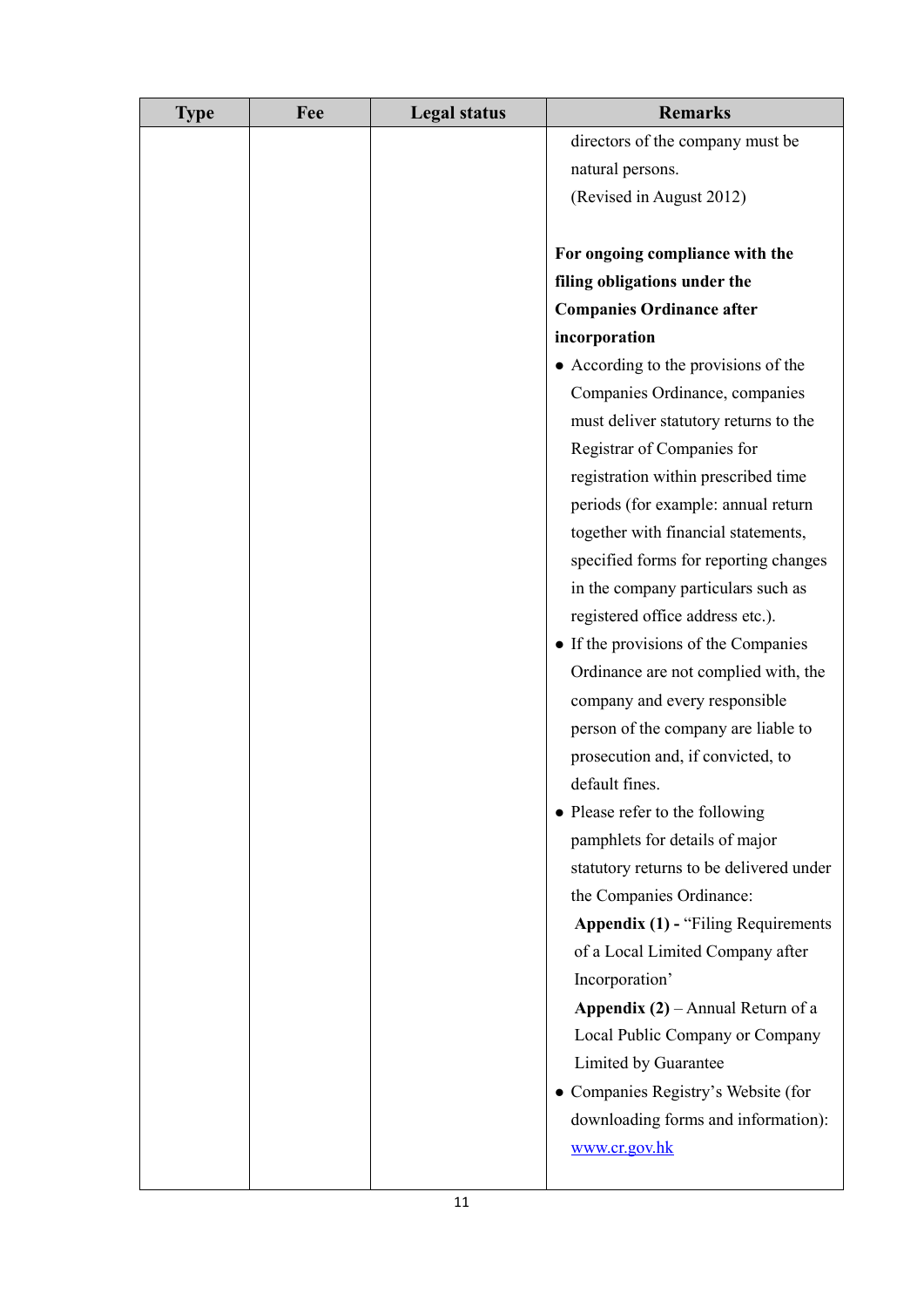| <b>Type</b> | Fee | <b>Legal status</b> | <b>Remarks</b>                         |
|-------------|-----|---------------------|----------------------------------------|
|             |     |                     | <b>Filing obligations with other</b>   |
|             |     |                     | government departments                 |
|             |     |                     | • Auditors' report and tax return must |
|             |     |                     | be submitted to the Inland Revenue     |
|             |     |                     | Department.                            |
|             |     |                     |                                        |

#### **1.5 Constitution**

- Regardless of the type of registration for Parent-Teacher Association, the Preparatory Committee must first draft a constitution as a basis for operation. The constitution shall clearly state the details of the daily operation of the Parent-Teacher Association, the rights and duties of the members and so on.
- The main contents of the constitution shall include the name of the Parent-Teacher Association, its address, mission, membership, pre-requisites for admission, rights and duties of members, financial management, membership fee, amendments of the constitution, organization (including the General Meeting, quorum, form of election, executive committee members, terms of office and powers of executive committee members, procedures for by-elections and so on).
- The constitution shall be adopted by the members at a General Meeting before it becomes effective.
- Any amendments to the constitution after its adoption must be passed at a General Meeting before they can be put into effect.
- Please refer to **Appendix (3)** for a sample of the constitution. If the Parent-Teacher Association is registered as a limited company, please refer to the Model Articles of Association in Schedule 3 to the Companies (Model Articles) Notice (Cap. 622H).

#### **1.6 The First General Meeting of Parents**

- The purposes of convening the General Meeting are to introduce the objectives of establishing the Parent-Teacher Association, to approve its establishment, to adopt its constitution, to introduce the candidates of the executive committee of the Parent-Teacher Association and to elect the executive committee members of the Parent-Teacher Association.
- Sufficient copies of the documents including brief introductions of the candidates, an explanation of the voting procedures, ballot papers and the constitution shall be printed for use at the General Meeting.